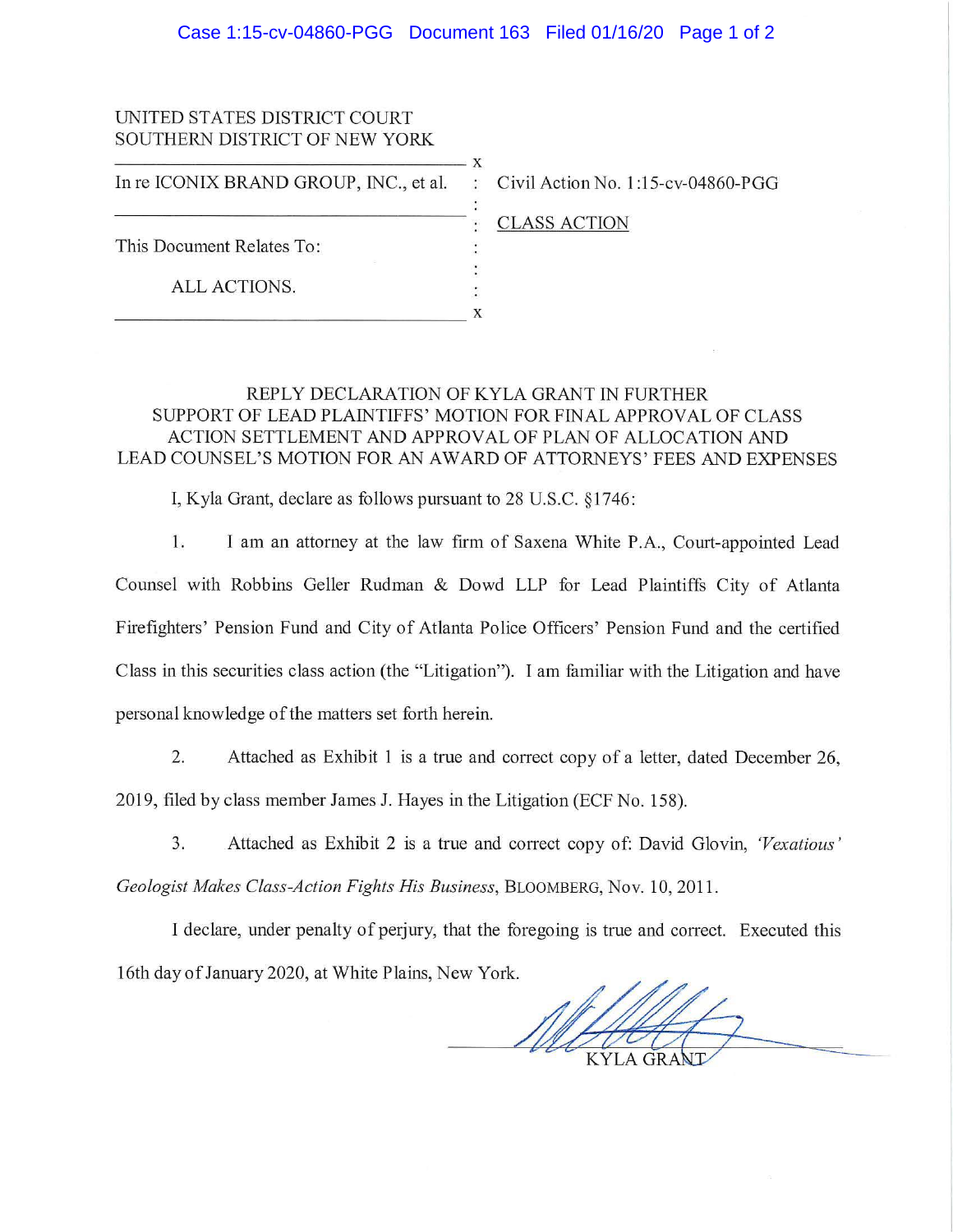## **CERTIFICATE OF SERVICE**

I, Robert M. Rothman, hereby certify that on January 16, 2020, I authorized a true and correct copy of the foregoing document to be electronically filed with the Clerk of the Court using the CM/ECF system, which will send notification of such public filing to all counsel registered to receive such notice. I further certify under penalty of perjury under the laws of the United States of America that the foregoing is true and correct. Executed on January 16, 2020, at Melville, New York.

> */s/* Robert M. Rothman ROBERT M. ROTHMAN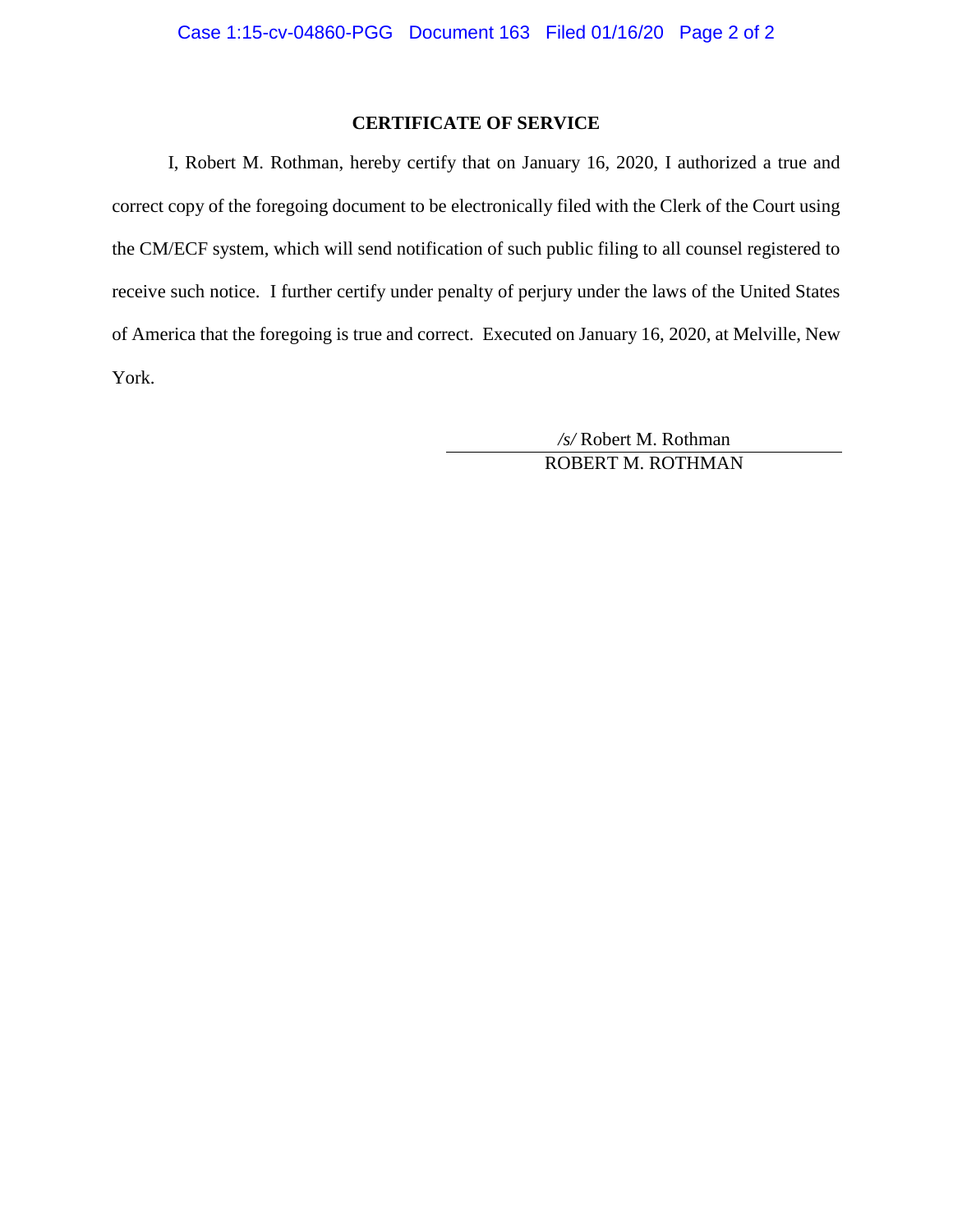Case 1:15-cv-04860-PGG Document 163-1 Filed 01/16/20 Page 1 of 6

# **EXHIBIT 1**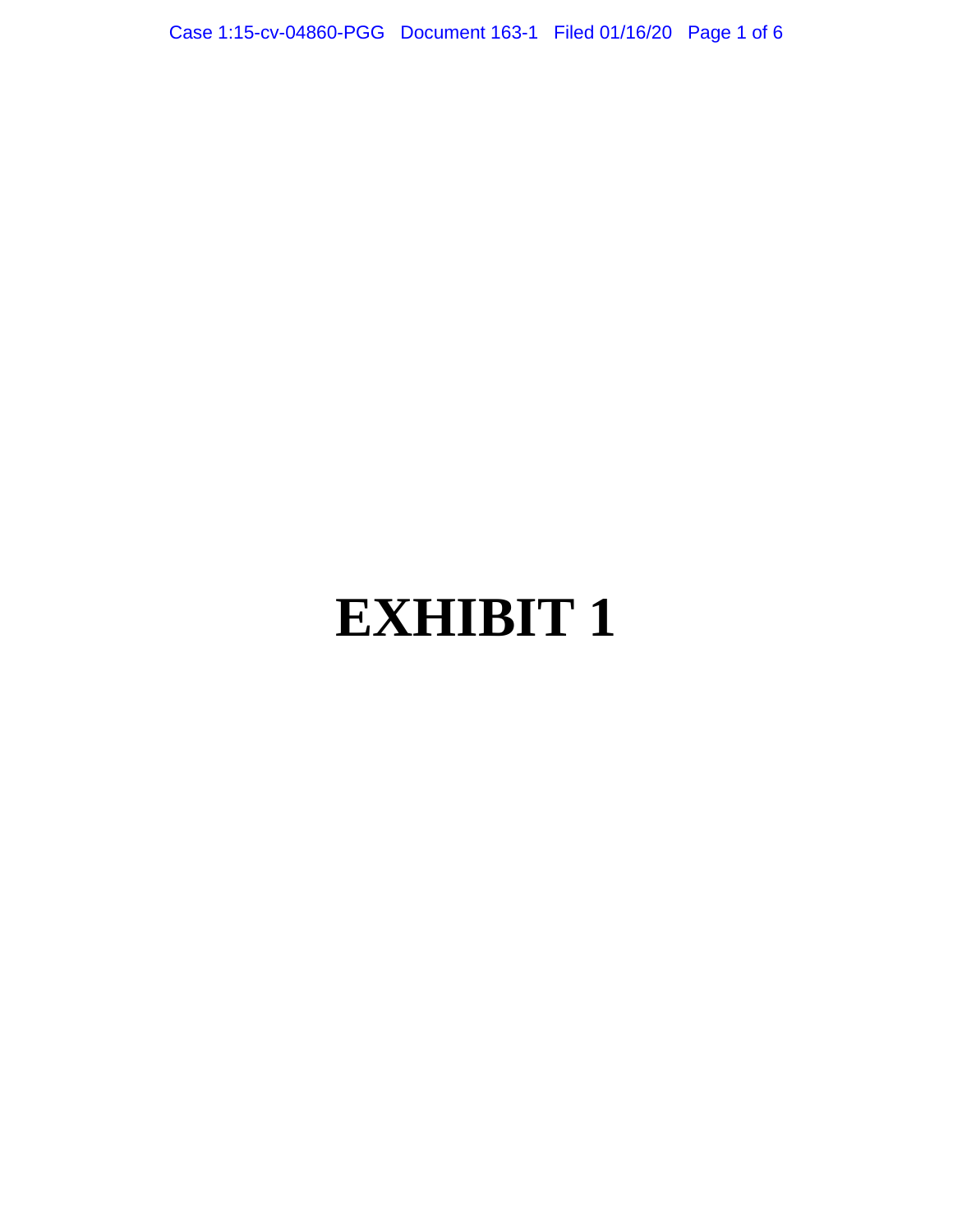James J. Hayes 4024 Estabrook Dr. Annandale, VA 22003 703-941-4694 jihayes@toast.net

December 26, 2019

Hon. Paul G. Gardephe U.S. District Court, S.D.N.Y. U.S. Courthouse 500 Pearl Street New York, NY 10007

Re: In re ICONIX BRAND GROUP, INC., et al Case No. 1:15 cv 04860 PGG

Dear Judge Gardephe:

I purchased 500 shares of ICONIX BRAND GROUP INC. on March 20, 2015, at \$35 per share, and sold these shares on December 4, 2015, at \$6.80 per share and am therefore a Class Member (brokerage confirmations attached). My recognized loss is \$23.74 per share. Notice pg.  $5$ .

#### **Objection to Proposed Settlement**

I object to the proposed Settlement on behalf of Class Members purchasing Iconix shares after January 2, 2015, a period in which Iconix did not form the overseas joint ventures that were the basis of Lead Plaintiffs scheme fraud allegations. Conflicted Lead Counsel overlooked fraud on the market allegations when constructing the Consolidated Amended Complaint and the Second Consolidated Amended Complaint. Fraud on the market claims under Section 10b -5(b) and Rule 10b -5(b) of the Exchange Act are infinitely superior to scheme fraud for Iconix purchasers near the end of the class period.

The proposed Settlement, however, offers Class Members an average recovery before attorney fees and expenses of \$0.08 per share, which is 0.56% of recognized loss for investors purchasing shares between April 20, 2015, and August 6, 2015. It reduces to .42% after deduction of attorney fees. The minuscule Class recovery contrasts starkly with Lead Counsels' \$242 average hourly fee award. The low recoveries reflect the weak bargaining position due to conflicted Counsels' failure to include fraud on the market allegations after the Court dismissed scheme fraud allegations in the Consolidated Amended Complaint.

The Notice at page 3 asserts that "Lead Plaintiffs' principal reason for entering the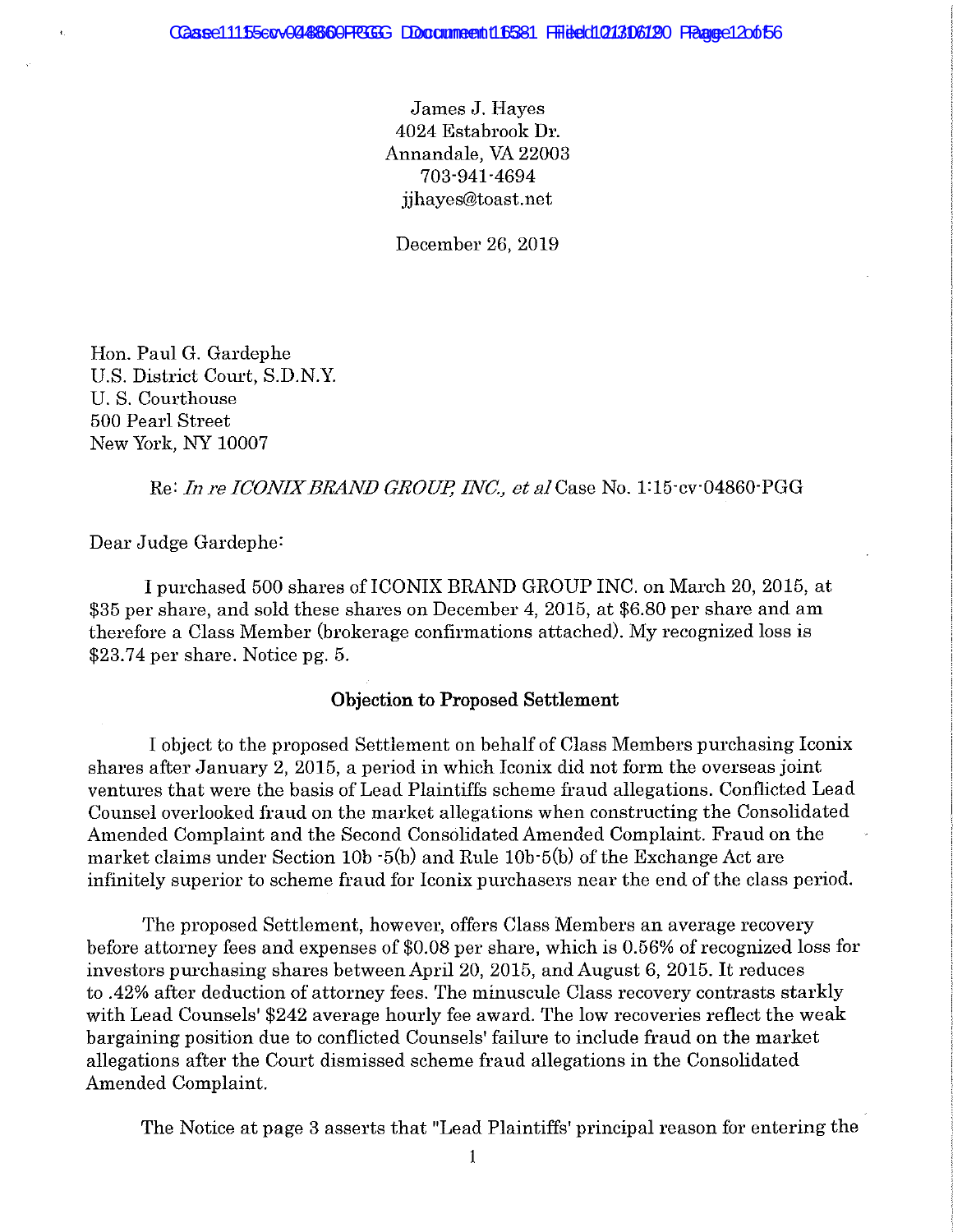Settlement is the benefit to the Class now," but this is false as the only beneficiaries, after costs, are the Lead Plaintiffs, Lead Counsels, Claims Administrator, Consultants and the Mediator who together will net \$1.75 million. Although, the Court granted the Lead Plaintiffs' request to amend the Consolidated Amended Complaint, conflicted Lead Counsel did so in a desultory fashion designed to salvage contingent attorney fees and expenses in a mediated settlement. While disappointing, it shows that no matter the outcome, the lawyers always win, and their clients always lose in self-directed securities class action litigation.

The scheme fraud alleged against the Iconix officers and directors and BDO, as conspirators with the Iconix Defendants, is precisely the abusive securities litigation that the Private Securities Litigation Reform Act (PSLRA) intended to eliminate and the Court could do so now by disapproving the proposed Settlement. Disapproval would reaffirm the Court's prior decisions dismissing the Consolidated Amended Complaint against the Iconix Defendants and, recently, the Second Consolidated Amended Complaint that included BDO. Approval of the proposed Settlement will only perpetuate abusive scheme fraud litigation, which Congress intended to eliminate with the passage of the PLSRA.

If the Court disapproves the proposed Settlement, it should grant leave for new plaintiffs, including the Objector, to amend the Consolidated Amended Complaint to include fraud on the market claims on behalf of Iconix purchasers from January 2, 2015, through November 5, 2015, against Iconix and nominally against the Iconix officers with Sarbanes Oxley responsibilities for Iconix's Q1 and Q2 2015 financial reports.

Disapproval of the proposed Settlement would exclude the Lead Plaintiffs as they were net sellers of Iconix shares in the amended class period. With the Lead Plaintiffs out of the action, Lead Counsel could then represent Iconix purchasers in the amended class period. The Court's opinion could alert Lead Counsel to separately notify the Court of their interest in representing the 2012 Iconix purchasers in a fraud on the market action against Iconix. If both counsels express interest, the Court could have the firms prepare amended complaints, selecting the firm with the best complaint as Lead Counsel. If neither firm seeks the Lead Counsel role, the Court could have the Claims Administrator notify the 2012 purchasers filing claims of the opportunity to retain highly qualified securities counsel to file an amended complaint.

Section 10b-5(b) and Rule 10b-5(b) of the Exchange Act define fraud on the market claims for any person "to make any untrue statement of a material fact or to omit to state a material fact necessary in order to make the statements made... not misleading." Iconix Q1 and Q2 2015 financial reports contain many untrue statements of material fact as described in the Consolidated Amended Complaint in §§ 118-124 and 216-227. Because the new amended complaint would not allege scheme fraud under Section 10b-5(a) and Rule 10b-5(a), it would not be necessary to include allegations of scienter.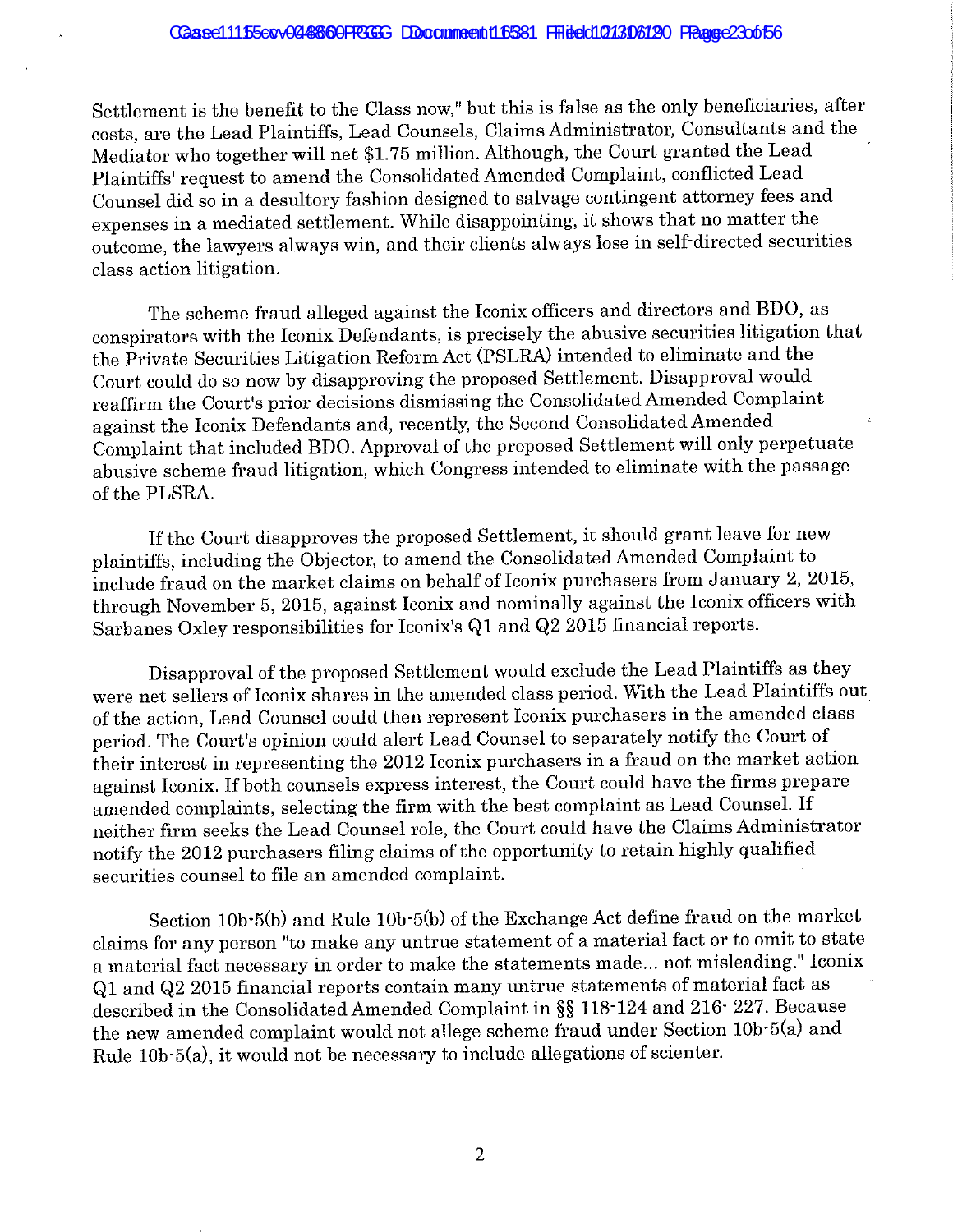Caase 11155 cove 44660 PP3 GG Docume entitl6581 Filited 121306120 Faage 34 of 56

Respectfully Submitted,

tayes MM

Öbjecting Class Member

### **CERTIFICATE OF SERVICE**

I, James J. Hayes herby certify that a copy the foregoing Objection to Proposed Settlement is served by United States Mail on December 26, 2019 on the following parties as indicated below.

Mark Millkey Robins Geller Rudman & Dowd LLP 58 South Service Road, Suite 200 Melville, NY 11747

Scott D. Musoff Skadden, Arps, Slate, Meagher & Flom LLP Four Times Square New York, NY 10036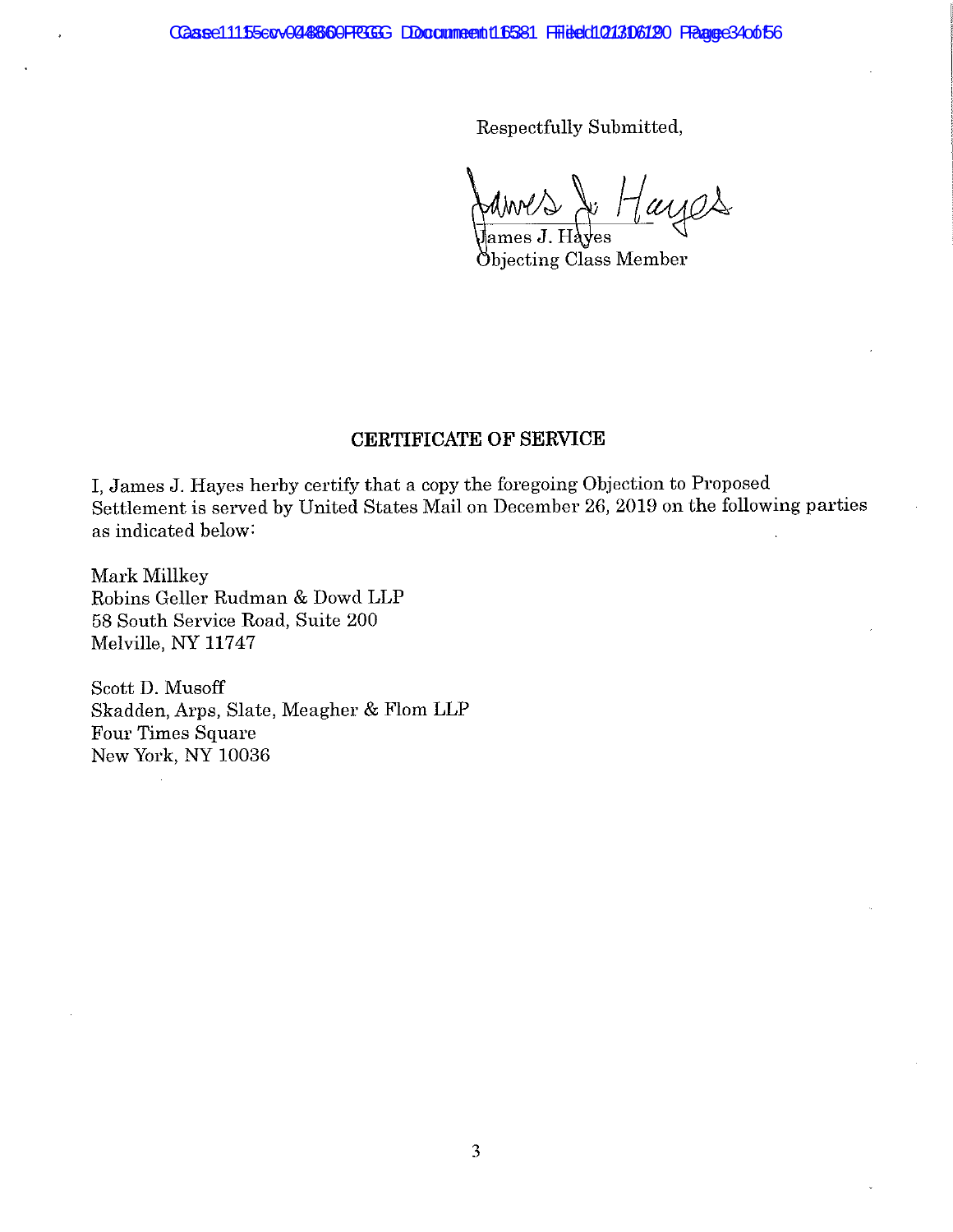| Caase11155cov0448609FCGGG DDocumeent16581 Ffiledd121306120 Faage45o6f56<br><b>EXTRADE</b>                                                                                                                                                                                                     |                                                                                                                                              |                           |                                      |                                                                                  | Page 1 of 2                                             |
|-----------------------------------------------------------------------------------------------------------------------------------------------------------------------------------------------------------------------------------------------------------------------------------------------|----------------------------------------------------------------------------------------------------------------------------------------------|---------------------------|--------------------------------------|----------------------------------------------------------------------------------|---------------------------------------------------------|
|                                                                                                                                                                                                                                                                                               |                                                                                                                                              |                           |                                      | <b>EXTRADE Securities</b>                                                        |                                                         |
| FINANCIAL®<br>Trading • Investing • Banking                                                                                                                                                                                                                                                   |                                                                                                                                              |                           |                                      | <b>Investment Account</b>                                                        |                                                         |
|                                                                                                                                                                                                                                                                                               |                                                                                                                                              |                           |                                      | <b>TRADE CONFIRMATION</b>                                                        |                                                         |
| <b>Account Number: XXXX-1485</b>                                                                                                                                                                                                                                                              | <b>Account Name:</b><br>JAMES J HAYES                                                                                                        |                           |                                      |                                                                                  |                                                         |
| <b>EXTRADE Securities LLC</b><br>PO Box 484<br>Jersey City, NJ 07303-0484<br>1-800-ETRADE-1 (1-800-387-2331)<br>etrade.com                                                                                                                                                                    | <b>Customer Update</b><br>Tax preparation just got a little bit easier with the new and improved E*TRADE Tax Center -<br>www.etrade.com/tax. |                           |                                      |                                                                                  |                                                         |
| SYMBOL/<br><b>BUY/</b><br><b>SETL</b><br>MKT/<br><b>TRADE</b><br><b>SELL</b><br><b>CUSIP</b><br><b>CPT</b><br><b>DATE</b><br><b>DATE</b><br><b>SHEEK</b><br><b>SIGNALLY</b><br>03/25/15<br>31<br>03/20/15<br>CIENT CORDINATION<br>AS OF 03/20/15<br>OPTION ASSIGNMENT<br>PUT CIEN 03/20/15 21 | <b>QUANTITY</b><br>$-48890$                                                                                                                  | <b>PRICE</b><br>-4324300- | <b>ACCT</b><br><b>TYPE</b><br>Margin | <b>PRINCIPAL</b><br><b>COMMISSION</b><br><b>NET AMOUNT</b>                       | енная.<br>-305020702                                    |
| <b>ICON</b><br><b>BUY</b><br>03/25/15<br>31<br>03/20/15<br><b>ICONIX BRAND GROUP INC</b><br>AS OF 03/20/15<br>OPTION ASSIGNMENT<br>PUT ICON 03/20/15 35                                                                                                                                       | 500                                                                                                                                          | \$35.00                   | Margin                               | <b>PRINCIPAL</b><br><b>COMMISSION</b><br><b>NET AMOUNT</b>                       | \$17,500.00<br>\$19.99<br>\$17,519.99                   |
| <b>SELL</b><br>03/24/15<br>34<br>03/23/15<br>PUT GINGO MARA TE STRAPPAREL OROUP NTD<br>OPEN CONTRACT                                                                                                                                                                                          | معتزية                                                                                                                                       | <b>36:20*</b>             | Margin                               | <b>PRINCIPAL</b><br><b>COMMISSION</b><br>OPT REG FEE<br>FEE<br><b>NET AMOUNT</b> | 5620.00<br><b>SECTION</b><br>\$0.02<br>0.02<br>\$604.00 |

| Α | <b>DETACH HERE</b>                                                |                                                 |                | <b>DETACH HERE</b> |
|---|-------------------------------------------------------------------|-------------------------------------------------|----------------|--------------------|
|   | JAMES J HAYES<br>4024 ESTABROOK DRIVE<br>ANNANDALEVA 22003-2411   | <b>Acct: XXXX-1485</b><br>Use This Deposit Slip |                |                    |
|   |                                                                   | Please do not send cash                         | <b>Dollars</b> | <b>Cents</b>       |
|   | Make checks payable to E*TRADE Clearing LLC.<br>Mail deposits to: |                                                 |                |                    |
|   | <b>E*TRADE CLEARING LLC</b>                                       | <b>TOTAL DEPOSIT</b>                            |                |                    |
|   |                                                                   |                                                 |                |                    |

PO Box 484<br>Jersey City, NJ 07303-0484

 $\overline{1}$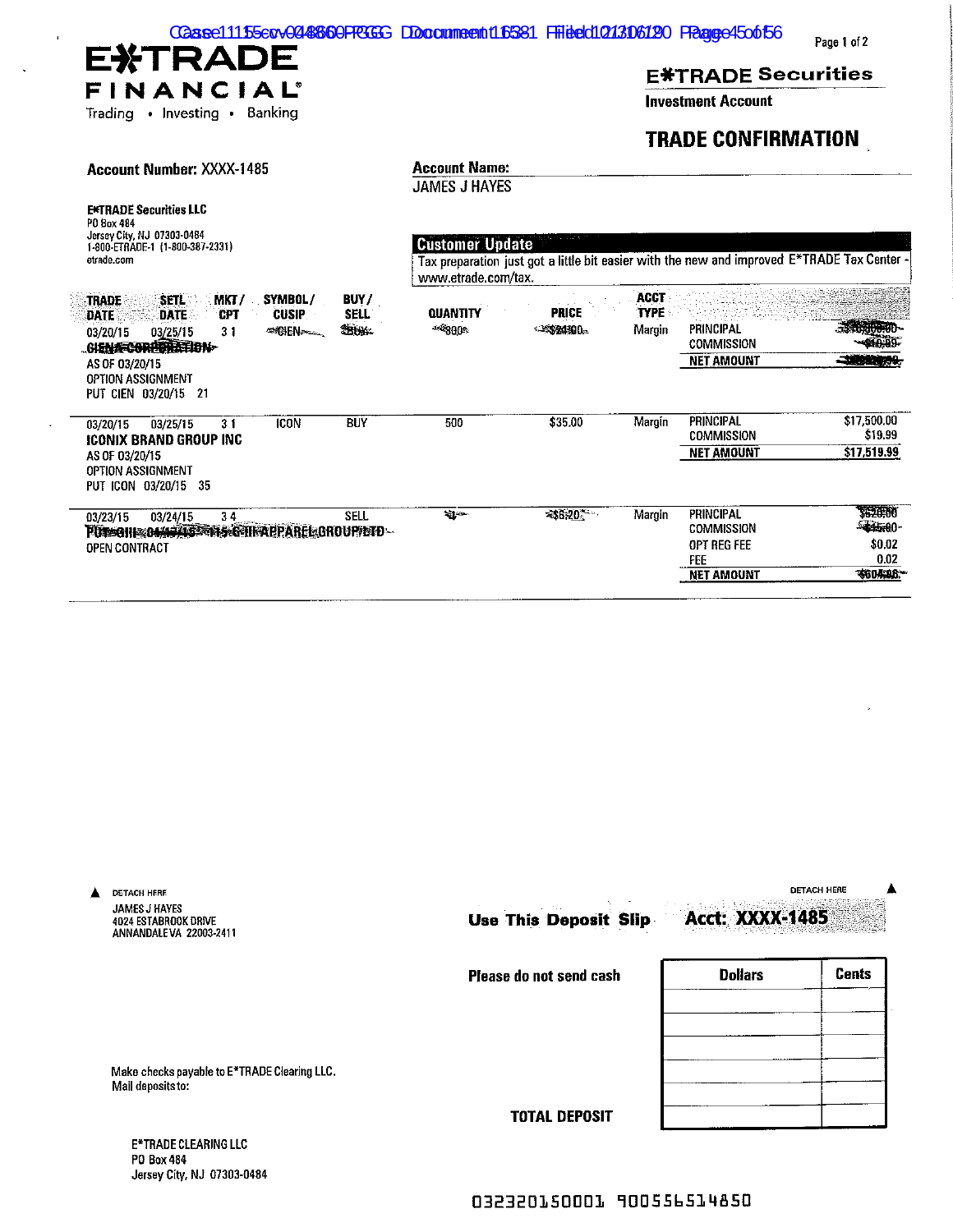| Caase11155cvv0448600PP366G DDccrumeerti16381 Filiedd101306120 FRageC560t56 |  |  |
|----------------------------------------------------------------------------|--|--|
|                                                                            |  |  |

Page 1 of 2

## **EXTRADE** FINANCIAL®

#### Trading • Investing • Banking

SETL MKT/

61

DATE CPT

## **E**\*TRADE Securities

**Investment Account** 

## **TRADE CONFIRMATION**

#### **Account Number: XXXX-1485**

## **Account Name:**

**JAMES J HAYES** 

BUY/

**SELL** 

**SELL** 

SYMBOL/

**CUSIP** 

**ICON** 

| <b>E</b> *TRADE Securities LLC  |
|---------------------------------|
| PO Box 484                      |
| Jersey City, NJ 07303-0484      |
| 1-800-ETRADE-1 (1-800-387-2331) |
| etrade.com                      |

**ICONIX BRAND GROUP INC** 

12/04/15 12/09/15

**TRADE** 

**DATE:** 

 $\bar{t}$ 

| <b>Customer Update</b>  |        |                     |                                                                                           |            |
|-------------------------|--------|---------------------|-------------------------------------------------------------------------------------------|------------|
|                         |        |                     | Looking for Bond Ideas? E*TRADE Can Help. Our Fixed Income Specialists can help you       |            |
|                         |        |                     | plan for your bond investing goals. Call 1-866-420-0007 for complimentary guidance today. |            |
| <b><i>DIIANTITY</i></b> | PRICE  | ACCT<br><b>TYPE</b> |                                                                                           |            |
| 500                     | \$6.80 | Marain              | <b>PRINCIPAL</b>                                                                          | \$3,400.00 |
|                         |        |                     | COMMISSION                                                                                | \$5.00     |
|                         |        |                     | FEE                                                                                       | \$0.07     |
|                         |        |                     | <b>NET AMOUNT</b>                                                                         | 83.394.93  |

**DETACH HERE** A **DETACH HERE** JAMES J HAYES **Acct: XXXX-1485 Use This Deposit Slip** 4024 ESTABROOK DRIVE ANNANDALEVA 22003-2411 **Cents Dollars** Please do not send cash Make checks payable to E\*TRADE Clearing LLC. Mail deposits to: **TOTAL DEPOSIT** 

E\*TRADE CLEARING LLC PO Box 484 Jersey City, NJ 07303-0484

### 120420150001 900556514850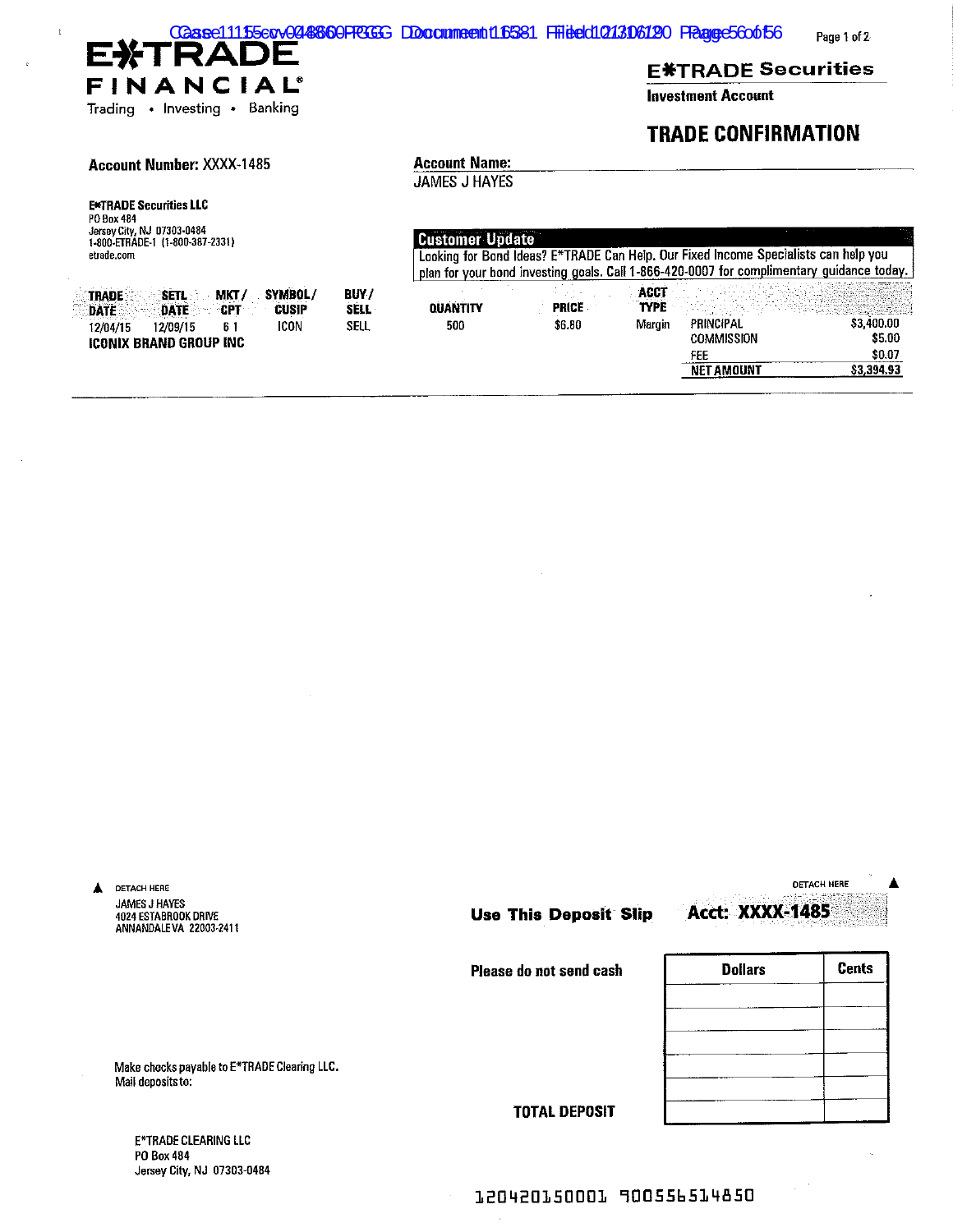Case 1:15-cv-04860-PGG Document 163-2 Filed 01/16/20 Page 1 of 7

# **EXHIBIT 2**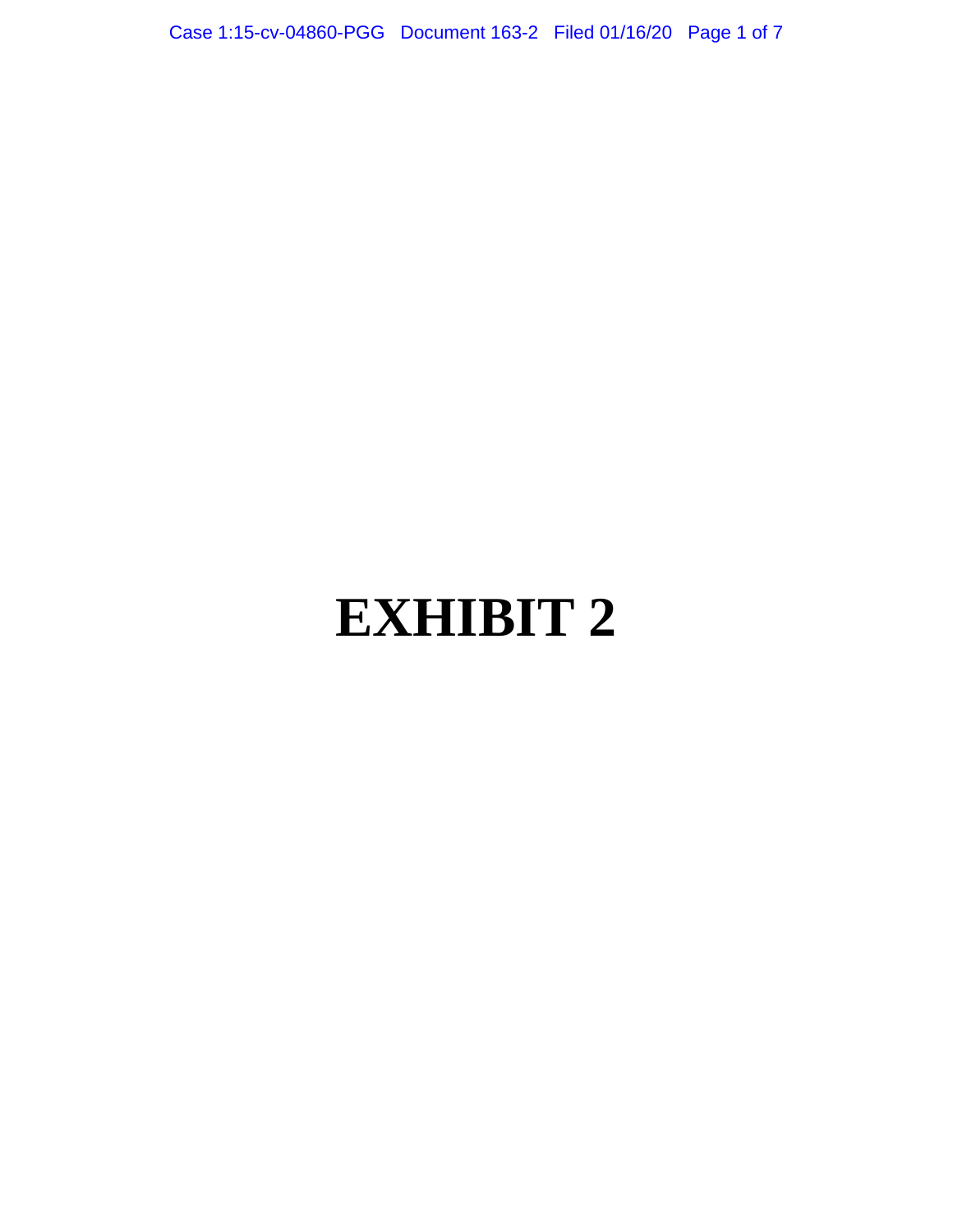## **Markets 'Vexatious' Geologist Makes Class-Action Fights His Business**

David Glovin November10, 2011 4:46 PM

James J. Hayes agreed to use \$300,000 he was paid in a lawsuit settlement in 2008 to start a foundation to create "a more harmonious working relationship between shareholders and their advocates."

It hasn't worked out that way, according to subsequent legal opponents. Hayes is using the money to finance objections to settlements in class-action lawsuits involving companies whose shares he owns. Because a class action can't be settled without a judge's approval, his aim is to block a deal that he says isn't fair until lawyers change the accord's terms -- and pay him a fee.

"It's a vehicle I'm using in objecting," Hayes, 66, said in an interview about his foundation. "You can call it a business."

Hayes, a former geologist who never attended law school, won the \$300,000 payment to his Foundation for Efficient Markets in March 2008 after objecting to a \$3.2 billion settlement of a fraud suit against Tyco International Ltd.

Since then, he's pressed challenges to accords valued at more than \$700 million in five other cases, delaying payouts to investors for as long as a year.

Hayes appeared today in federal court in Manhattan to oppose the settlement in a suit against Harmony Gold Mining Co. The company, based in Randfontein, South Africa, was accused of understating costs in public filings, to investors' detriment.

# **IPO Case**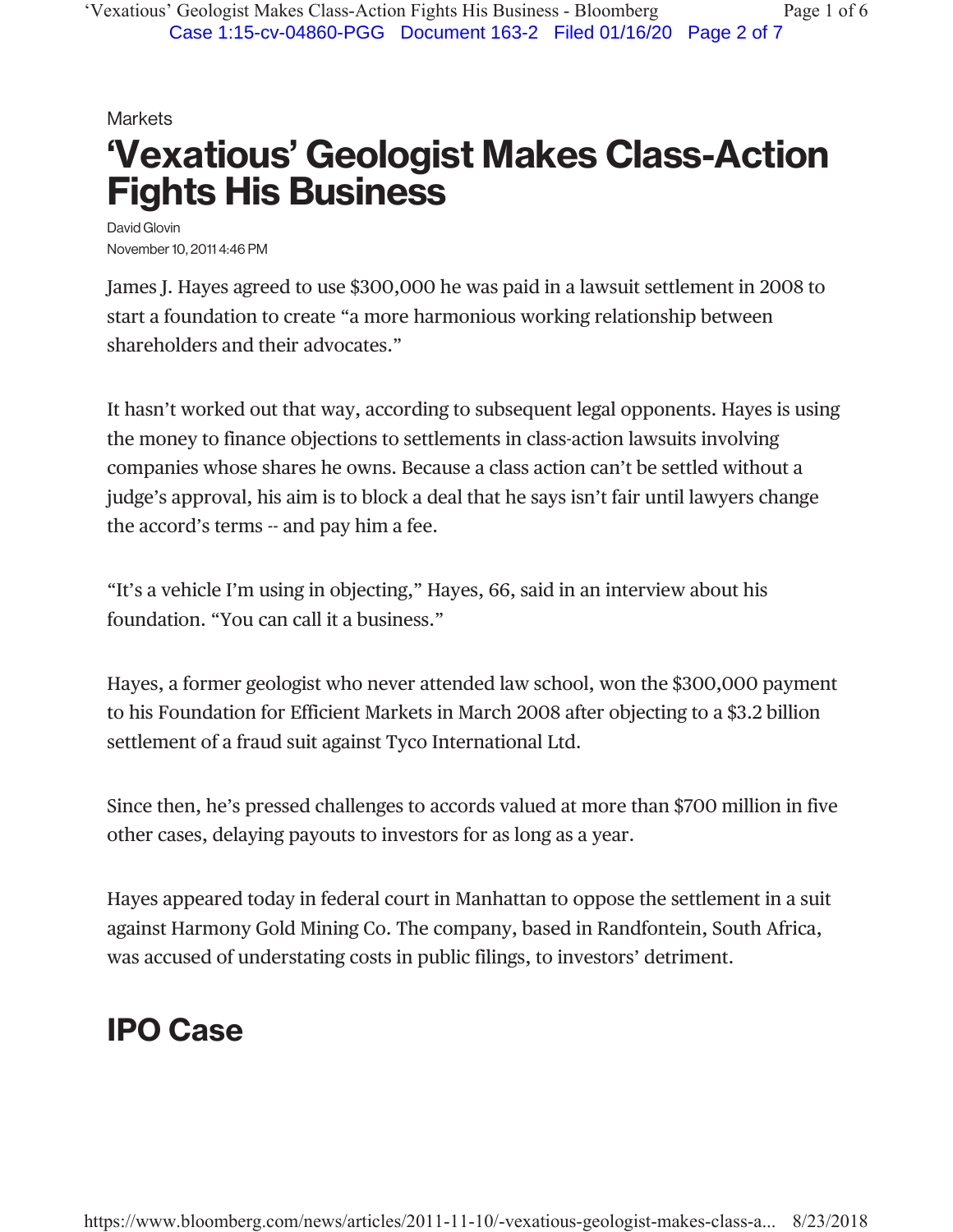In another pending case, Hayes objects to a \$586 million accord in a suit in which dozens of underwriters including Credit Suisse Group AG were accused of rigging initial public offerings of technology companies in the 1990s.

Hayes rejected an offer of \$300,000 to drop his objection, according to a person familiar with the case. Hayes declined to comment on the figure. He said he would accept \$300,000 if the plaintiffs' lawyers changed the deal terms.

Plaintiffs' lawyers in the IPO case, in court papers seeking dismissal of Hayes's claims, called him "an unceasingly litigious, obdurately vexatious man with little regard for the merit of his arguments, his chances of success, or the inconvenience, expense and disruption he foists" upon others.

U.S. District Judge Shira Scheindlin, presiding over the case in New York, called Hayes a "serial objector."

Such objectors, who are usually lawyers representing clients, routinely appear in group lawsuits brought seeking to block a deal they say isn't fair.

# **Changes, Delays**

Sometimes their complaints spur changes, especially if they can argue that too much of the recovery is earmarked for lawyers' fees, said Edward Brunet, a professor at Lewis &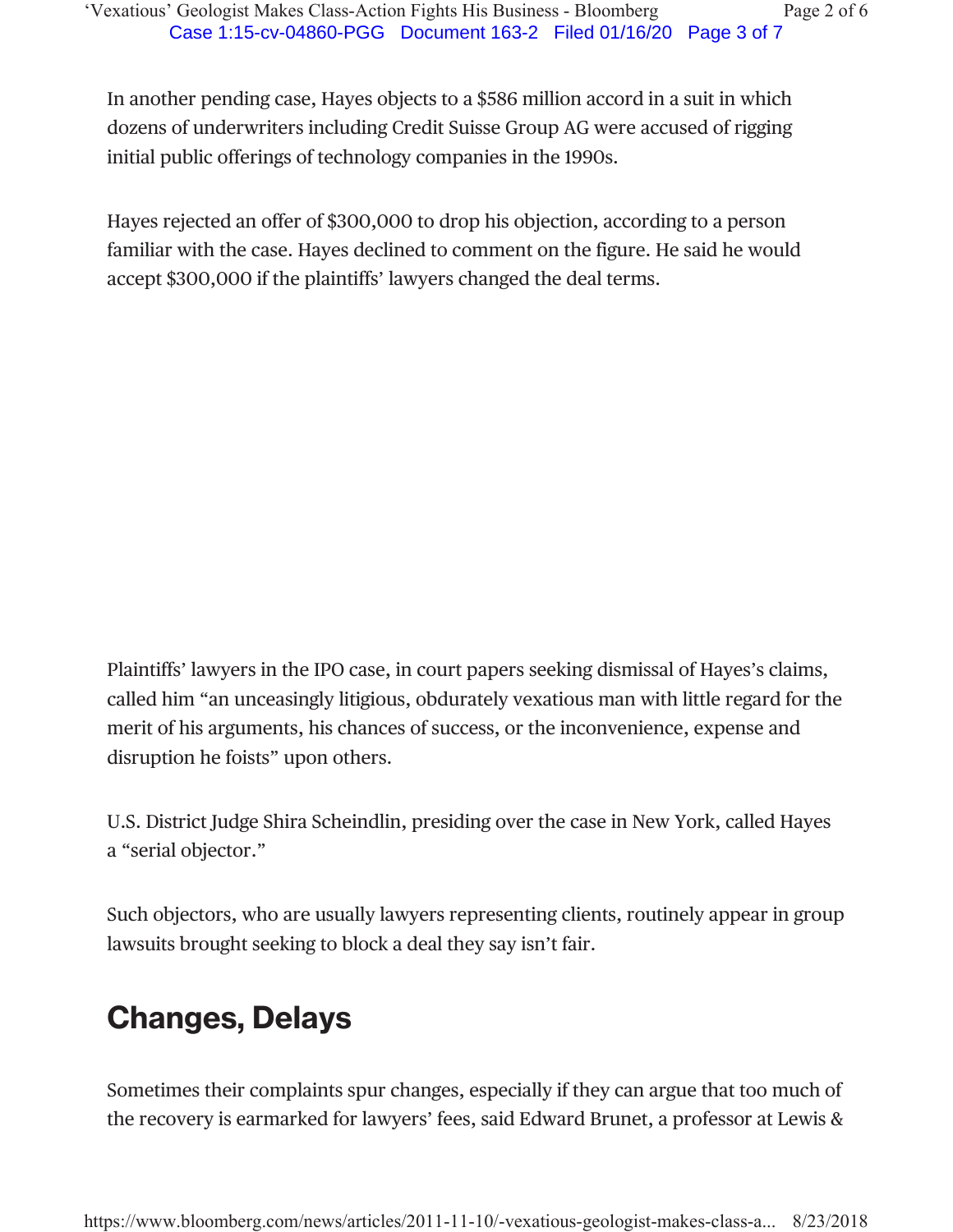Clark Law School in Portland, Oregon. At other times, objectors achieve only delays, he said.

"They are very unpopular," Brunet said. "But it's a profitable business because there are these side deals."

Hayes said in interviews by phone and at a restaurant in Arlington, Virginia, that he isn't just after payments like the one he got in the Tyco case. Hayes said he's long been an advocate for shareholder rights.

"I like to do well by doing good," he said. "I really want what everyone else says they want -- fairness in class actions."

Since the mid-1980s, he has been filing suits, objecting to settlements and organizing investors to oppose what he called undervalued takeovers.

# **Sued by SEC**

The Securities and Exchange Commission sued Hayes and a partner in 1984 for misleading investors whom they urged to reject an acquisition. Hayes settled without admitting or denying wrongdoing.

In the Tyco suit, over claims the company defrauded investors, Hayes objected to the settlement calling it inadequate and unfair.

He dropped his objection after lawyers paid \$300,000 to his new foundation and \$80,000 to him and his lawyer, according to court papers. In the Tyco settlement, Hayes said his foundation had tax-exempt status. Hayes said in an interview that the foundation wasn't tax exempt.

Hayes attributes his success in the Tyco case to the specter of a lengthy appeal delaying settlement payments including \$464 million in attorneys' fees.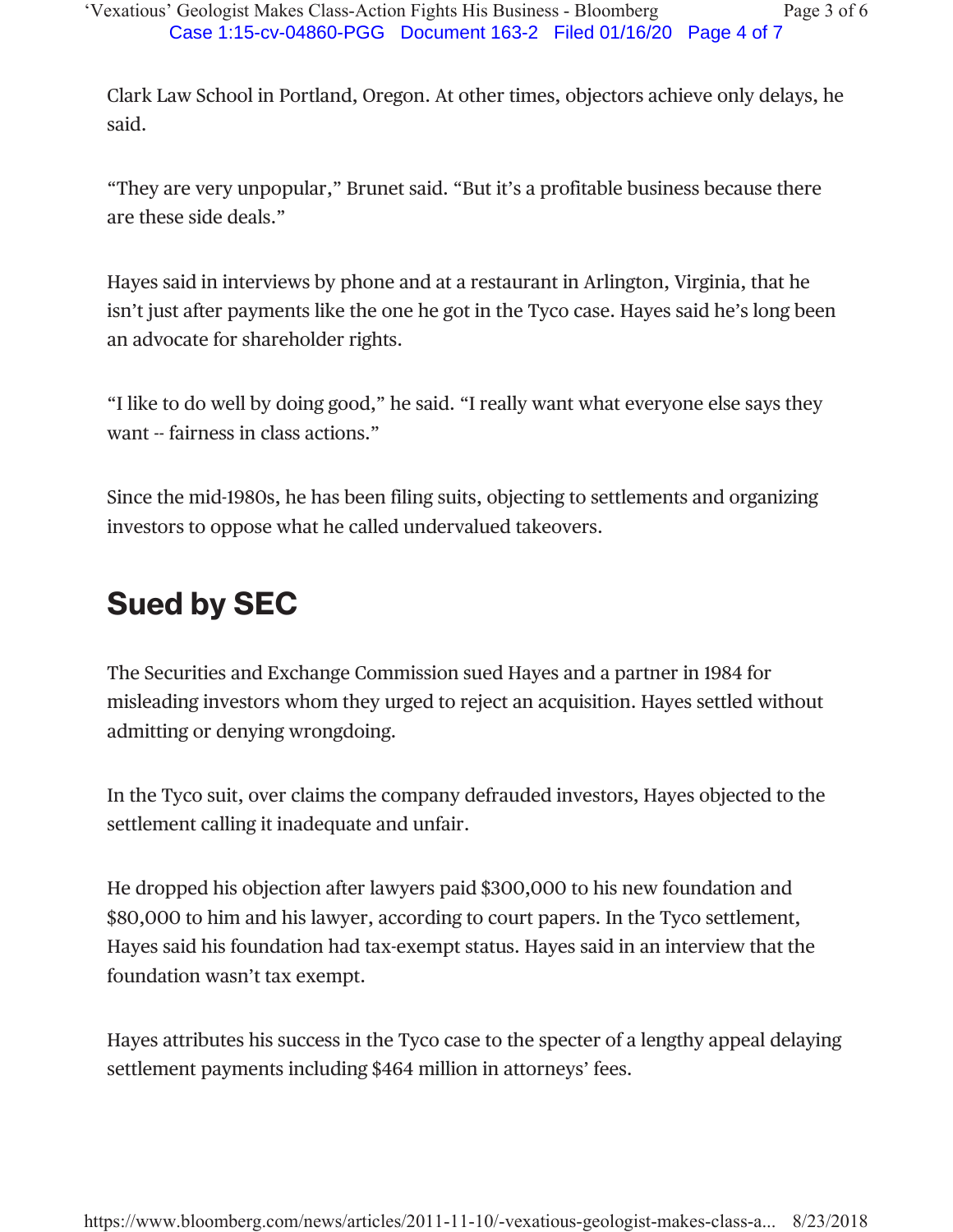He's using a similar strategy in the IPO case, in which he was among six objector groups. Others settled, he said. They received a total of \$1.7 million, according to the person familiar with the case who didn't want to be identified because the payments weren't public.

# **Two-Year Delay**

"I've already delayed -- I won't say 'I' -- it's already been delayed for two years," Hayes said.

If successful in the appeals court, Hayes's objection may scuttle the entire IPO settlement, he said. He believes the agreement provides money to undeserving investors while shortchanging those who were truly harmed.

"Even a frivolous appeal will prevent" an immediate payout, he said. "So they're usually willing to settle for some payment."

Jay Eisenhofer, a plaintiffs' lawyer in the Tyco case, didn't return calls about the payment to Hayes's foundation. Victoria Harmon, a spokeswoman for Zurich-based Credit Suisse, declined to comment on Hayes's role in the IPO case.

Howard Sirota, one of the lead plaintiffs' lawyers in the IPO case, filed in 2001, said investors "have been delayed an additional two years by a sometimes extortionate objector."

# **Eager for Fees**

Plaintiffs' lawyers, Hayes said, are so eager to settle and collect their fees that they'll reach deals that don't benefit investors.

Hayes hasn't won any of his other challenges, though not for a lack of trying. When he's not playing bridge, the Kansas-born self-taught litigator spends his days at the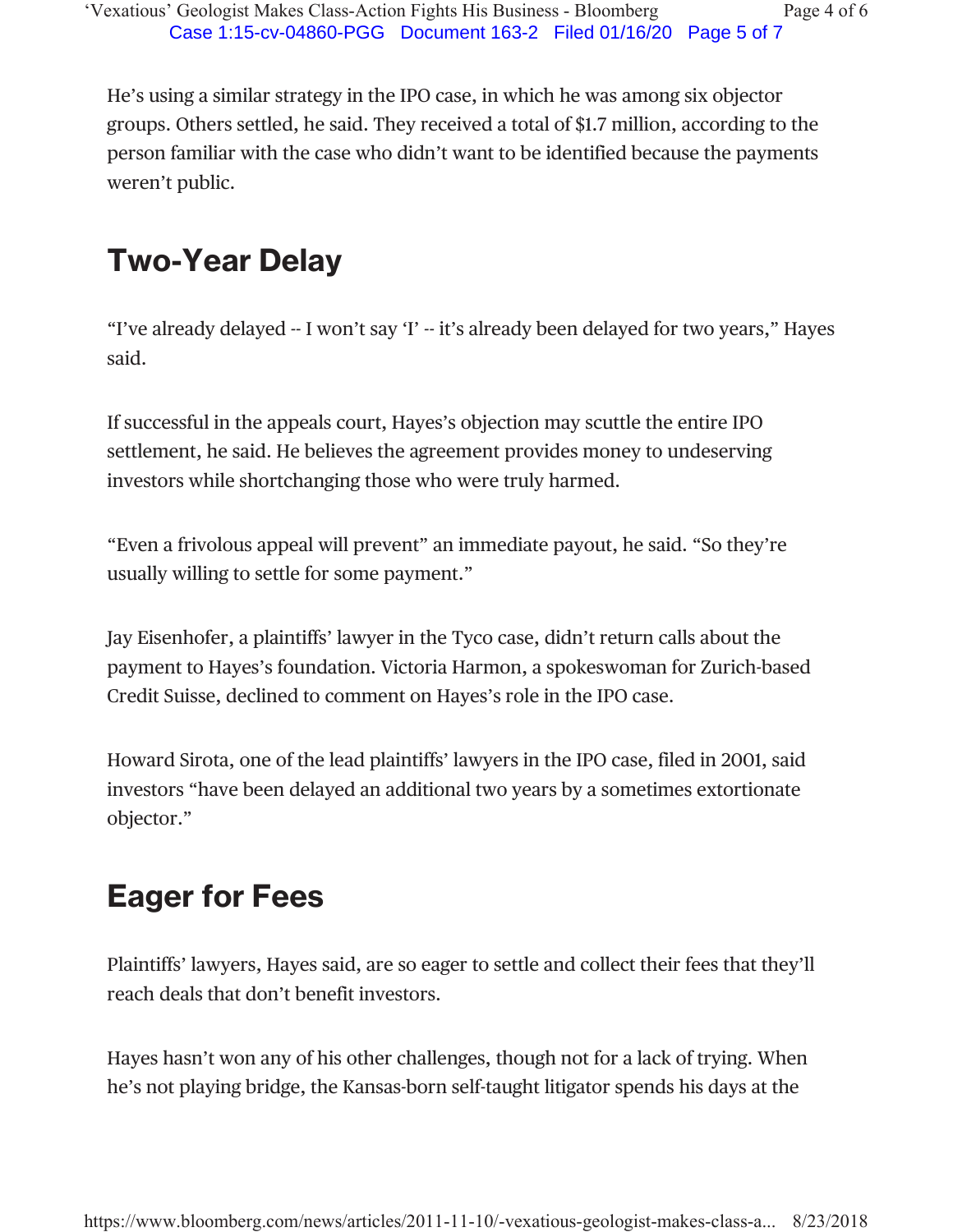George Mason Law School library in Arlington, Virginia, near his home, researching arguments for legal briefs.

"This has completely absorbed my life," Hayes, hearty and slightly stooped, said of his of vocation. "I'll think of issues that nobody else sees."

Hayes today asked U.S. District Judge Barbara Jones in New York to schedule a hearing at which he could question an expert the plaintiffs used to help arrive at the Harmony settlement figure, \$9 million.

Hayes argued the money represents 10 percent of investors' losses and should be closer to \$30 million. Harmony's lawyers said it's about 16 percent and represents a "concrete benefit" for investors.

# **Settlement Approved**

The judge rejected Hayes's request and approved the accord.

"Even 10 percent is an excellent return," she said.

U.S. Judge Judith Wizmur in 2006 fined Hayes \$20,000 for "unreasonable and vexatious" litigation when he challenged the bankruptcy settlement of a Genesis Health Ventures Inc. case in Delaware.

Hayes hired an art student to draw cartoons he submitted to the judge with what he called ideas for "a viable alternative," according to court records. One drawing depicted the judge handing out what the artist called "Judge Judy dollars."

"Mr. Hayes has turned the system inside and out," Wizmur said in court. He keeps "coming back to the same issue," the judge said, "the same party, the same issue, the same response."